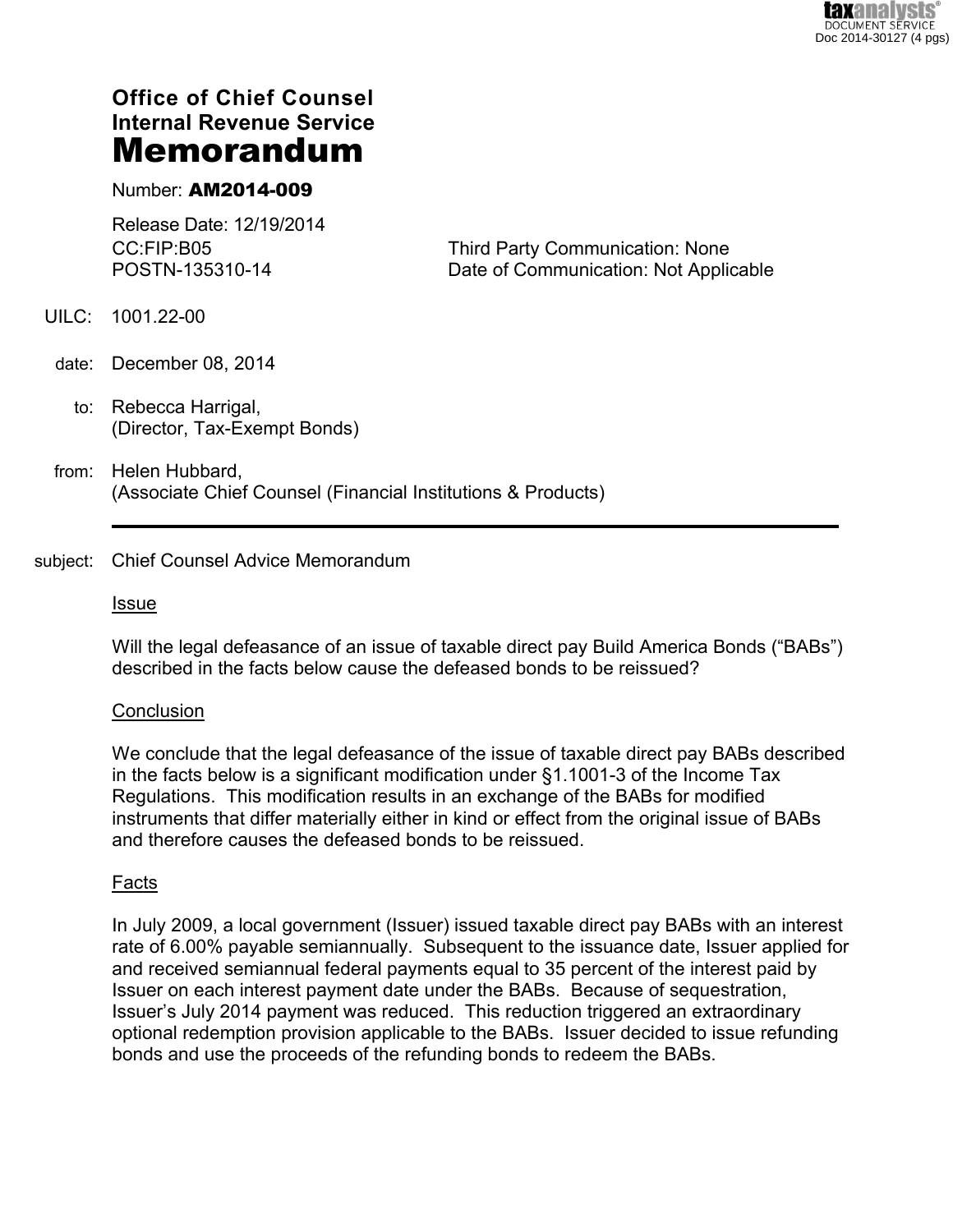#### POSTN-135310-14

The BABs were not redeemed on the same day that the refunding bonds were issued. Instead, as permitted by the BABs documents, the proceeds of the refunding bonds were deposited in a defeasance escrow and were used to purchase government securities. The government securities were reasonably expected to provide for the debt service on the BABs that were defeased (the "defeased bonds"). After the deposits, the holders of the defeased bonds were entitled to look only to the defeasance escrow for payment and security.

#### Law

Generally, under § 1.1001-3(a)(1) a significant modification of a debt instrument results in an exchange of the original debt instrument for a modified instrument that differs materially either in kind or effect. A modification is defined in § 1.1001-3(c)(i) as any alteration, including any deletion or addition, in whole or in part, of a legal right or obligation of the issuer of or a holder of a debt instrument.

Section 1.1001-3(c)(1)(ii) generally provides that alterations occurring by operation of the terms of a debt instrument are not modifications. Under § 1.1001-3(c)(2), some alterations that occur by operation of the terms of the debt instrument are nevertheless considered modifications. One such exception described in §  $1.1001-3(c)(2)(i)$  is a change (in whole or in part) in the recourse nature of a debt instrument from recourse to nonrecourse or vice versa.

Whether a modification is significant is determined under § 1.1001-1(3)(e). Specifically, § 1.1001-3(e)(5) describes when a change in the nature of a debt instrument will be a significant modification. Under § 1.1001-3(e)(5)(ii)(A), a change in the recourse nature of a debt instrument from recourse to nonrecourse (or substantially nonrecourse) is a significant modification. As a result, a legal defeasance of a debt instrument in which the issuer is released from all liability to make payment on the debt instrument generally is a significant modification.

Section 1.1001-3(e)(5)(ii)(B) describes an exception for the defeasance of a tax-exempt bond (the "tax-exempt bond defeasance exception"). Under that exception, if the defeasance occurs by operation of the terms of the original tax-exempt bond and the issuer places in trust government securities or tax-exempt government bonds that are reasonably expected to provide for the debt service on the defeased tax-exempt bond, the defeasance is not a significant modification even though the issuer is released from any liability to make payments under the tax-exempt bond.

Section 1.1001-3(f)(5)(iii) defines "tax-exempt bond" to mean a state or local bond that satisfies the requirements of § 103(a). Section 103(a) provides, with certain exceptions, that gross income does not include interest on any State or local bond.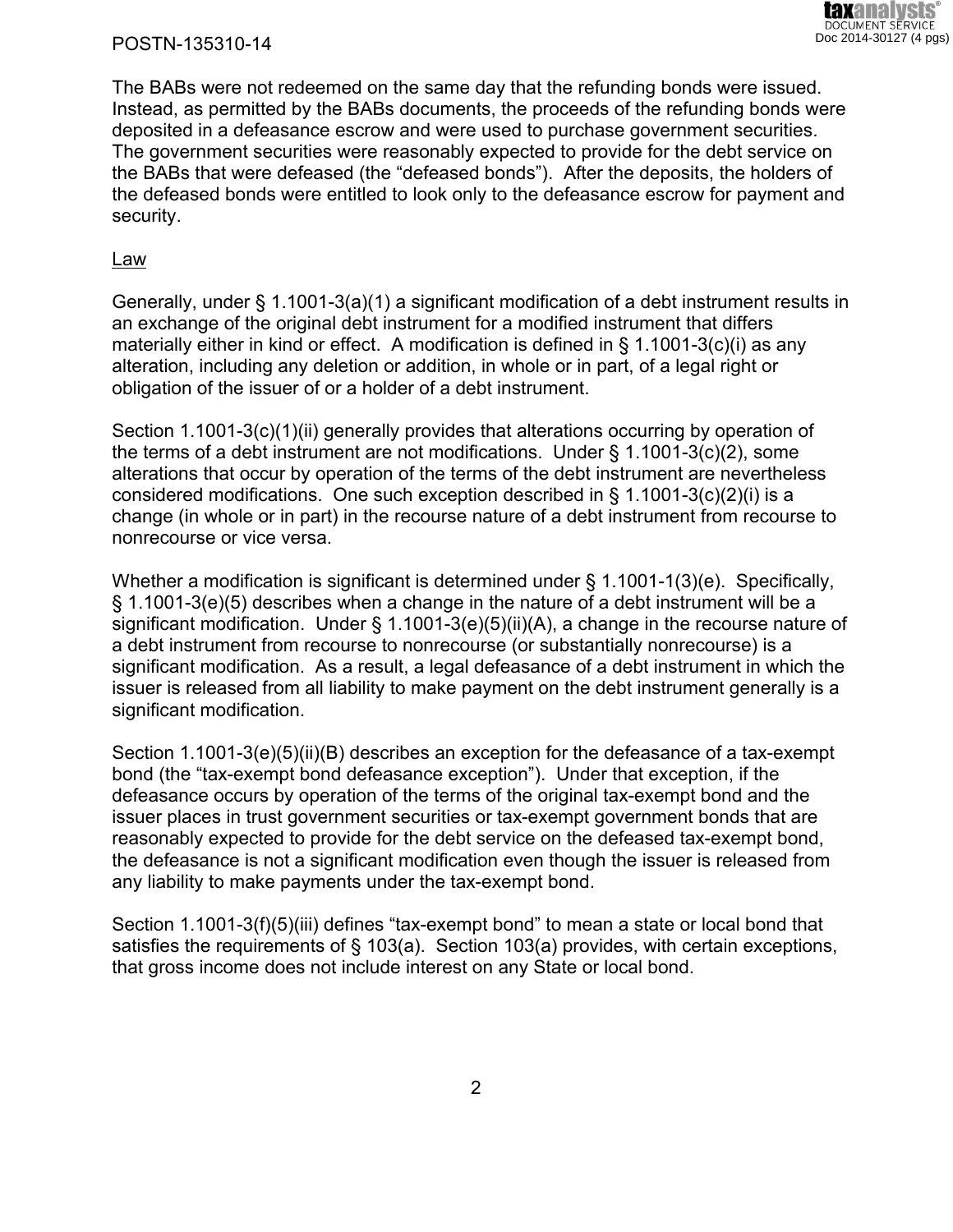#### POSTN-135310-14

Section 54AA(d)(1) defines a BAB in part as an obligation on which the interest would (but for other provisions of § 54AA) be excludable from gross income under § 103. Section 54AA(f)(1) specifically provides that the interest on any BAB shall be includible in gross income. The authority to issue BABs expired on December 31, 2010.

Section 54AA(a) provides that if a taxpayer holds a BAB on one or more interest payment dates of the bond during any taxable year, there shall be allowed as a credit against income tax for the taxable year an amount equal to the sum of the credits determined under § 54AA(b) with respect to such dates. Section 54AA(g) provides that in lieu of the credit allowed under § 54AA(b), the issuer of a qualified bond shall be allowed to elect to receive a refundable credit as provided in § 6431.

Section 6431(a) provides that for certain specified tax credit bonds (including BABs), the issuer shall be allowed a credit with respect to each interest payment date. The amount of the credit is specified in § 6431(b) as 35% of the interest payable on the bond, the amount of which is to be paid to the issuer by the Secretary contemporaneously with each interest payment date under the bond (the "§ 6431 payment"). These types of bonds are commonly referred to as "direct pay" bonds. Holders of the taxable direct pay BABs are unaffected by the receipt of the § 6431 payment by the issuer of the BABs.

#### Analysis

In this case, the legal defeasance of the taxable direct pay BABs, which included the deposit into the defeasance escrow of the government securities reasonably expected to provide debt service on the defeased bonds, caused the defeased bonds to become nonrecourse bonds. Under § 1.1001-3(e)(5)(ii)(A), the change from recourse to nonrecourse was a significant modification to the original issuance of the taxable direct pay BABs unless the tax-exempt bond defeasance exception applied.

Issuer points to the definition of a tax-exempt bond under § 1.1001-3(f)(5)(iii) and argues that taxable direct pay BABs are state or local bonds that must meet the requirements of § 103(a) to qualify as BABs. Thus, Issuer argues that the tax-exempt bond defeasance exception also applies to taxable direct pay BABs.

In addition to the tax-exempt bond defeasance exception, the final §1.1001-3 regulations provide a number of special rules applicable only to tax-exempt bonds. See §1.1001-3(f)(6). As explained in the preamble to the final regulations, the drafters added these rules because of concerns that certain practices typical in tax-exempt bond financings, such as defeasance, could trigger a significant modification. Modifications of Debt Instruments, 61 Fed. Reg. 32926, 32929-32930 (June 26, 1996). If there was an intervening change in law following issuance, a significant modification could "result in bonds that were tax-exempt when issued ceasing to be tax-exempt bonds." Id. at 32929. Thus, the drafters were concerned about the potential loss of tax-exemption to bond holders and intended the definition of "tax-exempt bond" provided in § 1.1001- 3(f)(5)(iii) to include those state or local bonds that were "tax-exempt."